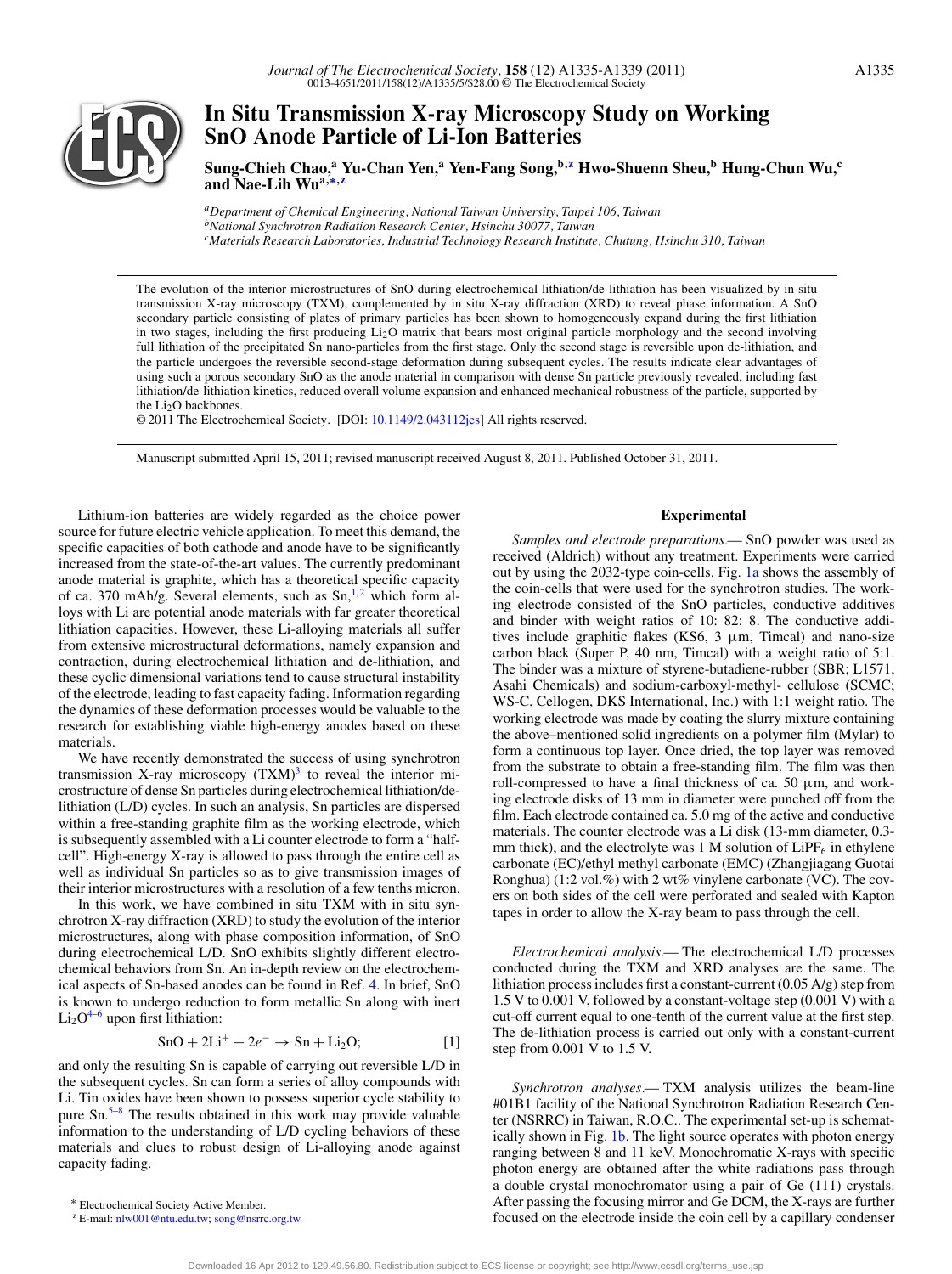<span id="page-1-0"></span>

**Figure 1.** Schematic illustration of (a) the coin-cell assembly for in-situ synchrotron studies; (b) in-situ transmission X-ray microscopy; and (c) in-situ X-ray diffraction. The working electrode in (a) is a free-standing film containing SnO particles embedded within a graphite matrix.

and a pin hole. The transmitted X-rays further go through a zone plate optical system and a phase ring to form the image. The field of view of a single image is  $15 \times 15 \mu$ m for the first order diffraction mode of the zone plate. The phase ring positioned at the back focal plane of the zone plate results in a recording of the phase contrast images at the detector. The electrochemical test was carried out with a potentiostat connected with the coin cell.

Synchrotron X-ray diffraction (XRD) study was conducted by utilizing the facility of the beam-line #01C2 facility (Fig. [1c\)](#page-1-0). The wavelength of the incident X-ray was 1.0223 Å. Each XRD spectrum was obtained with an acquisition time of 240 second. The data was collected using mar345 imaging plate detector. By using FIT2D software, the 2D Debye-Scherrer rings were integrated to the equivalent of 2θ scan and were corrected for polarization and tangent geometry. The scattering angle was calibrated by standard sample, a mixture of silver behenate and silicon powders.

# **Results and Discussion**

Fig. [2](#page-1-1) shows the typical morphology of the SnO particles employed in the present study. They are secondary particles composed

<span id="page-1-1"></span>

**Figure 2.** SEM micrograph of the tested SnO partilce.

of strongly sintered plate-like primary particles having a thickness of ca. 2.0 μm.

The voltage-*vs.*-time plot of the SnO(/graphite) electrode under TXM analysis during the first two L/D cycles is shown in Fig. [3a.](#page-2-0) During this course, a selected SnO particle has been continuously monitored. The dimension of this particle has also been plotted *vs.* time in Fig. [3a.](#page-2-0) Fig. [3b](#page-2-0) shows a series of snapshots of this SnO particle. Their corresponding shooting times and voltages are marked by the points shown in Fig. [3a.](#page-2-0) It is worth noting that a control study has been conducted to expose the electrode to the X-ray beam for 24 hrs without imposing current, and there has been observed no change in the morphology of the SnO particles. Therefore, it can be concluded that the X-ray illumination alone has no effect on the microstructural variations reported in the present study.

TXM micrograph of the fresh particle (panel #1, Fig. [3b\)](#page-2-0) clearly shows the plate characteristics of the primary particles. Upon lithiation, a short plateau first appears at  $0.84$  V (pt. #2, Fig. [3a\)](#page-2-0) due to the irreversible reduction of SnO to form Sn and  $Li<sub>2</sub>O$ , as described by reaction [1.](#page-0-2)<sup>4-[6](#page-3-4)</sup> Below this voltage, the SnO particle is observed to expand over two voltage ranges with momentary stop within ca.  $0.5 \sim 0.2$  V (i.e., between pts. #3 and #5, Fig. [3a\)](#page-2-0). During the firststage expansion, between ca. 0.84  $\sim$  0.5 V, the dimension increases by ca. 17%, and the plate-shaped interior structure of the particle is more or less retained except that the plates become thicker and they no longer have sharp boundaries (panels #2∼4, Fig. [3b\)](#page-2-0). During the second-stage expansion, below 0.2 V, the particle expands totally to 38%. It becomes increasingly rounded, and the plate-shaped interior structure can no longer be identified (panels #5∼7, Fig. [3b\)](#page-2-0).

In situ XRD analysis (Fig. [4\)](#page-3-6) shows that the intensities of the SnO reflections monotonically decreases, while those of Sn increases, during the first-stage expansion. Lithiated tin compounds, predominantly LiSn and  $Li_{22}Sn_5$ , appear mainly during the second-stage expansion. (Shifting toward lower Bragg angles of graphite peaks due to Li intercalaction has also been noticed during this stage.) The data indicate that the first-stage expansion is predominantly caused by the reduction of SnO (i.e., reaction [1\)](#page-0-2), while the second-stage is by lithiation of the resulting Sn. The resulting Sn from the first lithiaiton must be in nanometer size, as they can not be individual resolved by TXM and the plate-like morphology of the original particle is mostly retained. No peak due to  $Li<sub>2</sub>O$  has been detected, indicating that it is in amorphous form.

Upon de-lithiation (panels #  $7 \sim 10$ , Fig. [3b\)](#page-2-0), the particle contracts, and the interior structure of the particle returns back to what was at the beginning of the second-stage (panel #5). Therefore, the second-stage expansion process is completely reversible. The interior structure does not change during the subsequent 3 hr of the rest period (panel #11). During the second (panels #11∼13, Fig. [3b\)](#page-2-0) and third cycles of L/D, the variations in the interior structure of the particle basically follow the second-stage expansion/contraction as observed during the first cycle. The in situ XRD data confirm the reduction of the lithiated compounds with concurrent formation of crystalline Sn upon de-lithiation (Fig. [4\)](#page-3-6).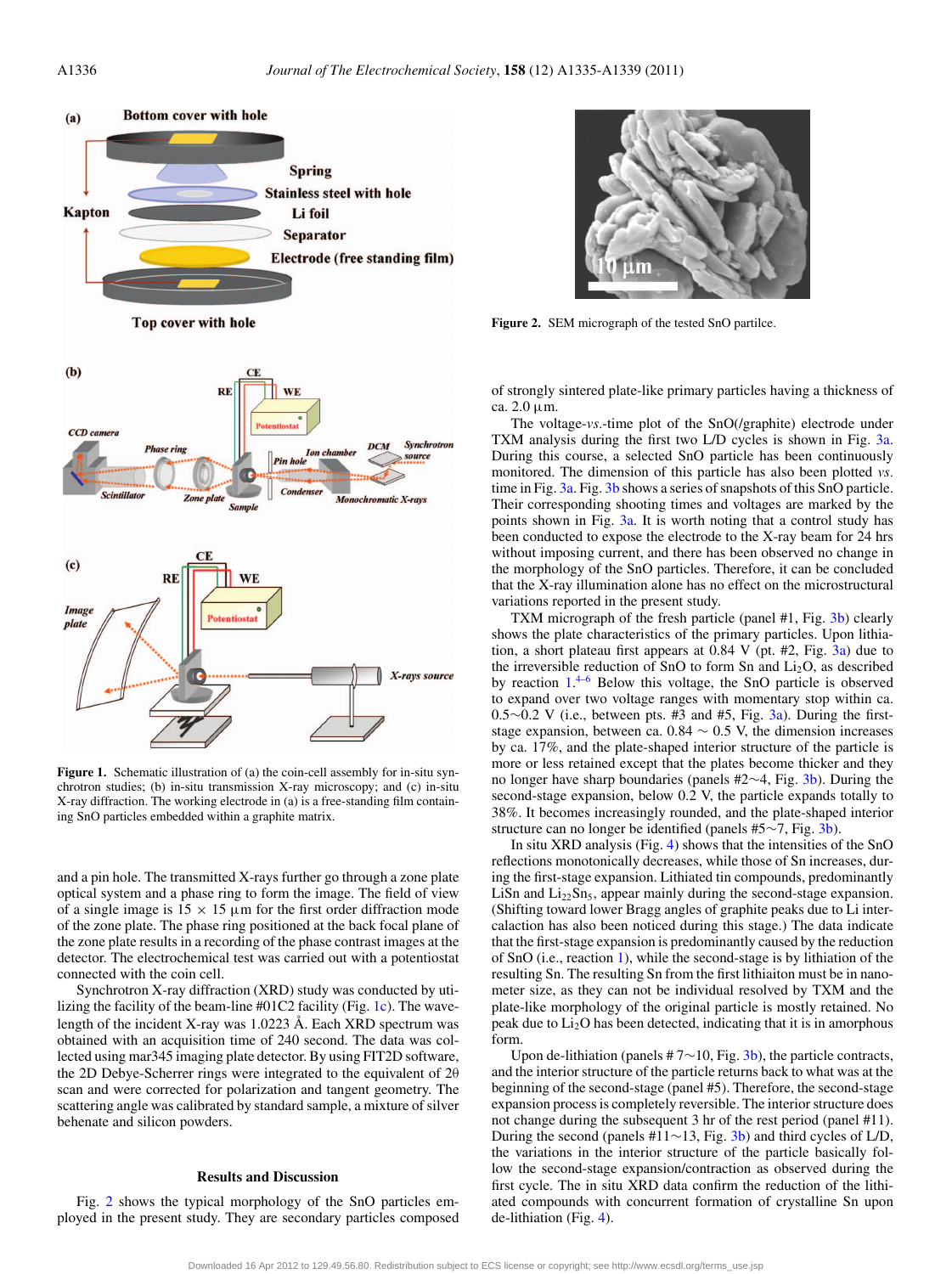<span id="page-2-0"></span>

Figure 3. (a) Voltage-vs.-time plot of the SnO electrode and particle dimension-vs.-time plot of the SnO particle shown in (b) during the first two lithiation-delithiation cycles; (b) the snapshots of a selected particle during the same period. The points and numbers shown in (a) mark the moments at which the snapshots of corresponding numbers in (b) have been taken. The arrow in the panel #1 in (b) indicates the direction along which the particle dimensions have been measured.

Based on the data presented above, the following interior structure model, as schematically shown in Fig. [5,](#page-3-7) is proposed for the SnO particle. Before any L/D, the SnO particle contains plates of primary particles (Fig.  $5a$ ). During the first-stage of lithiation,  $Li<sub>2</sub>O$ is produced, while Sn nano-particles are precipitated within the  $Li<sub>2</sub>O$ 

matrix (Fig.  $5b$ ). Notably the resulting Li<sub>2</sub>O forms the backbone to retain the original particle morphology (plate-like). During the secondstage of lithiation, Sn nano-particles expand due to the formation of  $Li<sub>x</sub>$ Sn phases (Fig. [5c\)](#page-3-7). These nano-particles subsequently de-lithiate and contract back to their original sizes on de-lithiation (Fig. [5d\)](#page-3-7). Throughout the expanding/contracting, the  $Li<sub>2</sub>O$  backbones are stable to hold together the entire particle so that the particle does not pulverize.

In the previous TXM study on dense Sn particles, $3$  we reported the following observations. The expansion process of the Sn particles exhibits strong size dependence with smaller particles expanding faster and earlier (i.e., at higher voltages) than larger particles. A Sn particle of ca. 12  $\mu$ m, similar to the size of the SnO particle monitored here, has been observed to exhibit sluggish expansion and contraction during the first C/D. Upon the first lithiation, the particle shows first the formation of a very thin lithiated layer and then further lithiation is delayed until the very late stage (the constant-voltage phase) of lithiation where it exhibits burst expansion in rather short period of time. During expansion, the particle shows clear core-shell interior structure until full lithiation. The expanded particle only contract slightly at the end of the de-lithiation, while the interior of the particle continues to change and evolve into porous structure long after de-lithiation.

The SnO particle observed here does not show the core-shell interior structure during expansion. The difference resides in the fact that the SnO particle is a secondary particle consisting of smaller plates and containing open spaces within itself so that all the primary plates can be in direct contact with the electrolyte. As a result, the entire SnO particle undergoes lithiation homogeneously. Lithiation of the dense Sn particle, on the other hand, can only proceed progressively from periphery toward center. Furthermore, the expansion and contraction processes of the SnO during either the first cycle or subsequent cycles take place synchronously with electrochemical L/D without delay (Fig. [3\)](#page-2-0). The prompt deformation response of the active particle to the electrochemical processes may indicate fast lithiation/de-lithiation kinetics. This may be attributed to the fact that the precipitated Sn nano-particles are much smaller than the micron-sized Sn particle, according to the size effect as identified in the previous study.<sup>[3](#page-3-2)</sup>

The strong size-dependence of the expansion/contraction processes as previously observed on the Sn particle can be inferred as follows. Smaller particles have larger surface-to-volume ratios, and hence possess higher overall Li diffuse-in and -out rates per unit mass of the metal. It therefore takes less time for the smaller particles to reach the designated extent of L/D. In addition, considering the potential gradient within the particle, larges particles will require greater polarization at the particle surface in order for complete L/D.

One common phenomenon observed for both anode particles, however, is that the dimensional variations of the particles are not reversible during the first L/D cycle but become so, along with greatly mitigated expansion, during the second and subsequent cycles. Table [I](#page-2-1) summarizes the maximum expansion of the first and second cycles for the two particles. It has been reported $9-17$  $9-17$  that the cycling performance

<span id="page-2-1"></span>**Table I. Maximum expansions of the first two cycles for different Sn-containing particles.**

|          | Cycle number     |                                                                              |                   |     |
|----------|------------------|------------------------------------------------------------------------------|-------------------|-----|
|          | first lithiation |                                                                              | second lithiation |     |
| Material |                  | $D_f/D_o$ (%) <sup>a</sup> $(D_f/D_o)^3$ (%) $D_f/D_o$ (%) $(D_f/D_o)^3$ (%) |                   |     |
| $Sn^b$   | 154              | 365                                                                          | 115               | 152 |
| SnO      | 138              | 262                                                                          | 114               | 148 |

<span id="page-2-3"></span><span id="page-2-2"></span> ${}^{a}D_{f}$  and  $D_{o}$  are respectively the linear dimensions of the active particle after and before expansion, as determined from the TXM micrographs along the selected direction indicated in Fig. [2.](#page-1-1)  $\frac{b}{b}$  from ref. [3.](#page-3-2)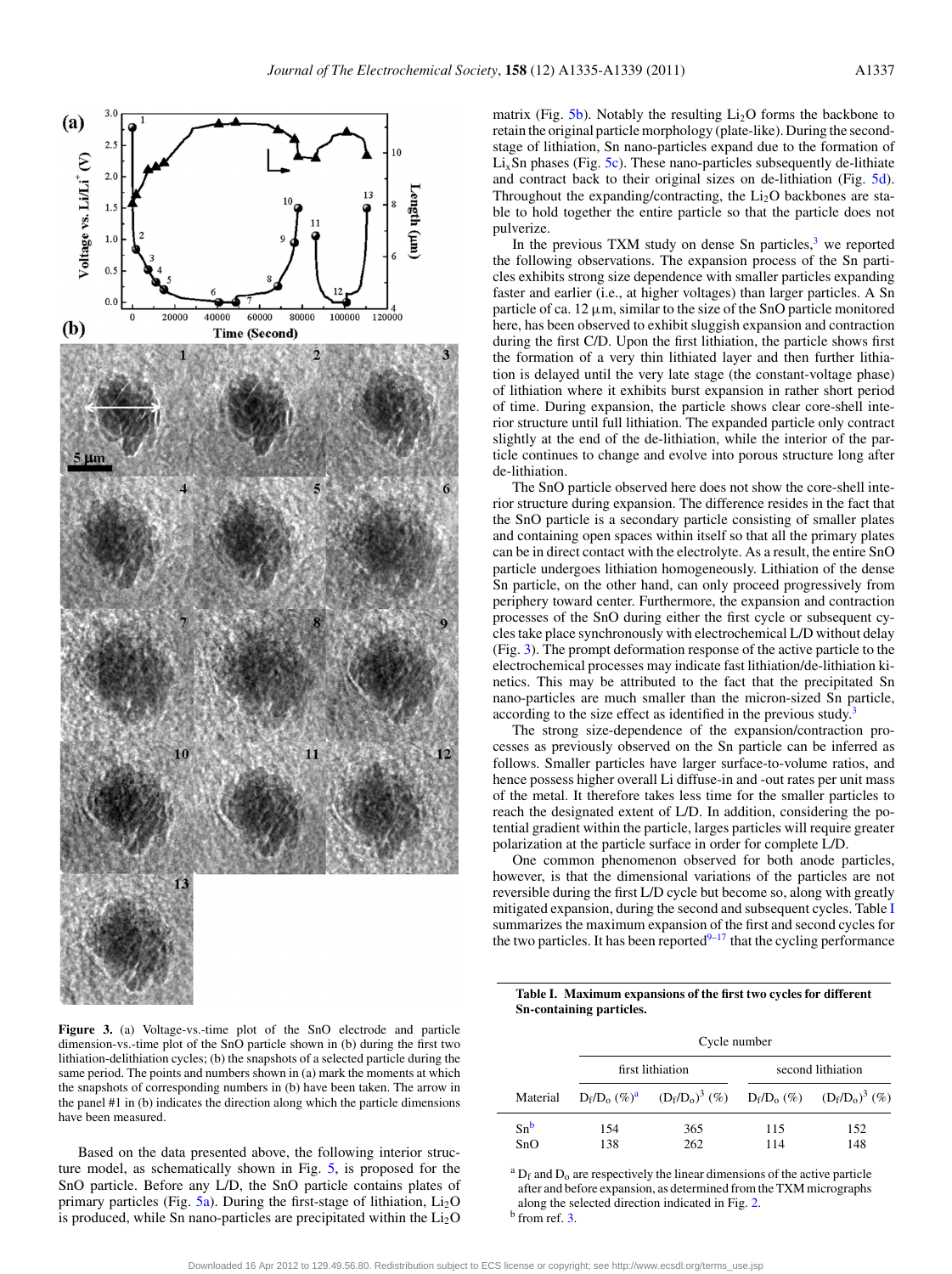<span id="page-3-6"></span>

**Figure 4.** Synchrotron X-ray diffraction data of the SnO electrode acquired during the first lithiation/de-lithiation cycle. The numbers shown to the right end of the curves are same as indicated in Fig. [3.](#page-2-0)

of lithium alloys can be significantly enhanced if intermetallic or composite hosts are employed instead of pure metal. It has been suggested $9, 10, 15-17$  $9, 10, 15-17$  $9, 10, 15-17$  $9, 10, 15-17$  that the component which is less active or even inactive may serve as a buffering matrix, mitigating the expansion of the active material. The general consensus $4-6$  $4-6$  is that the enhanced cycling performance of SnO over Sn is largely due to reduced expansion after the first cycle, owing to the presence of inactive  $Li<sub>2</sub>O$ . However, as shown in Table [I,](#page-2-1) the expansion ratios of the two particles during the second (and subsequent) cycle are in fact very similar. In contrast, it is the first-cycle expansion ratios of these particles that show large difference. Based on the theoretical densities of all the reactant and product species involved (Sn  $(7.29 \text{ g/cm}^3)$ , SnO  $(6.45)$ , Li<sub>2</sub>O  $(2.01)$ ,  $Li_{22}Sn_{5}$  (2.56)), the volume expansion ratios of Sn (356%) and SnO (350%) are almost the same. The observed first-cycle expansion ratio of the previously reported Sn (365%) is very close to the theoretical value (Table [I\)](#page-2-1), while the observed ratio of the present SnO, 262%, is much smaller than the theoretical value. The difference is due to

<span id="page-3-7"></span> $(b)$  $(a)$  $SnO$  $(c)$  $(d)$ 

**Figure 5.** Schematics of the expansion/contraction process of SnO particle during the first cycle of lithiation/de-lithiation: (a) before lithiation; (b) formation of  $Li<sub>2</sub>O$  and Sn nano-particles after the first stage of expansion; (c) lithiation of Sn nano-particles after the second stage of expansion; and (d) after de-lithiation.

the fact that the SnO particle contains much open space within itself (Fig. [2\)](#page-1-1) and that space can accommodate part of the expansion.

It is worth noting that the second cycle is subjected to a much smaller expansion for both particles. Using de-lithiated porous particles as the staring electrode material may get away from the large expansion during the first cycle for both materials, and it may be one way to improve the cycle life of the Li-alloying anodes.

#### **Conclusion**

The evolution of the interior microstructures of a SnO particle during electrochemical L/D have been studied by in situ TXM, complemented by in situ XRD to provide phase information. The SnO secondary particle which consists of submicron plates shows homogeneous expansion in two stages during the first lithiation, including the first producing  $Li<sub>2</sub>O$  backbone that retains most original microstructural features and the second involving lithiation of precipitated Sn nano-particles. These Sn nano-particles readily expand and contract during the subsequent cycles. Overall, the active particle become irreversibly enlarged after the first cycle and exhibit attenuated and reversible expansion/contraction during subsequent cycles. Compared with the dense micron-sized Sn particle previously revealed, the present SnO particle shows much faster L/D kinetics, as indicated by its prompt deformation process, and smaller overall volume expansion. The enhanced kinetics during the second and subsequent cycles is due to the presence of small Sn particles resulting from the first lithiation. The reduced volume expansion is associated with the porous nature of the starting SnO particle. The  $Li<sub>2</sub>O$  backbones resulting from the first lithiation provides mechanical robustness of the particle, which does not fracture upon cycling.

### **Acknowledgments**

This work is financially supported by National Science Council, National Taiwan University, and Industrial Technology Research Institute in Taiwan. The authors also thank the staff of the Beamline Division of NSRRC for technical support.

## **References**

- <span id="page-3-0"></span>1. C. J. Wen and R. A. Huggins, *[J. Electrochem. Soc.](http://dx.doi.org/10.1149/1.2127590)*, **128**, 1181 (1981).
- <span id="page-3-1"></span>2. R. A. Huggins, *[J. Power Sources](http://dx.doi.org/10.1016/S0378-7753(99)00124-X)*, **81–82**, 13 (1999).
- <span id="page-3-2"></span>3. S. C. Chao, Y. C. Yen, Y. F. Song, Y. M. Chen, H. C. Wu, and N. L. Wu, *[Electrochem.](http://dx.doi.org/10.1016/j.elecom.2009.12.002) [Commun.](http://dx.doi.org/10.1016/j.elecom.2009.12.002)*, **12**, 234 (2010).
- <span id="page-3-5"></span><span id="page-3-3"></span>4. M. Winter and J. O. Besenhard, *[Electrochim. Acta](http://dx.doi.org/10.1016/S0013-4686(99)00191-7)*, **45**, 31 (1999).
- 5. I. A. Courtney and J. R. Dahn, *[J. Electrochem. Soc.](http://dx.doi.org/10.1149/1.1837740)*, **144**, 2045 (1997).
- <span id="page-3-4"></span>6. I. A Courtney, W. R. McKinnon, and J. R. Dahn, *[J. Electrochem. Soc.](http://dx.doi.org/10.1149/1.1391565)*, **146**, 59 (1999).